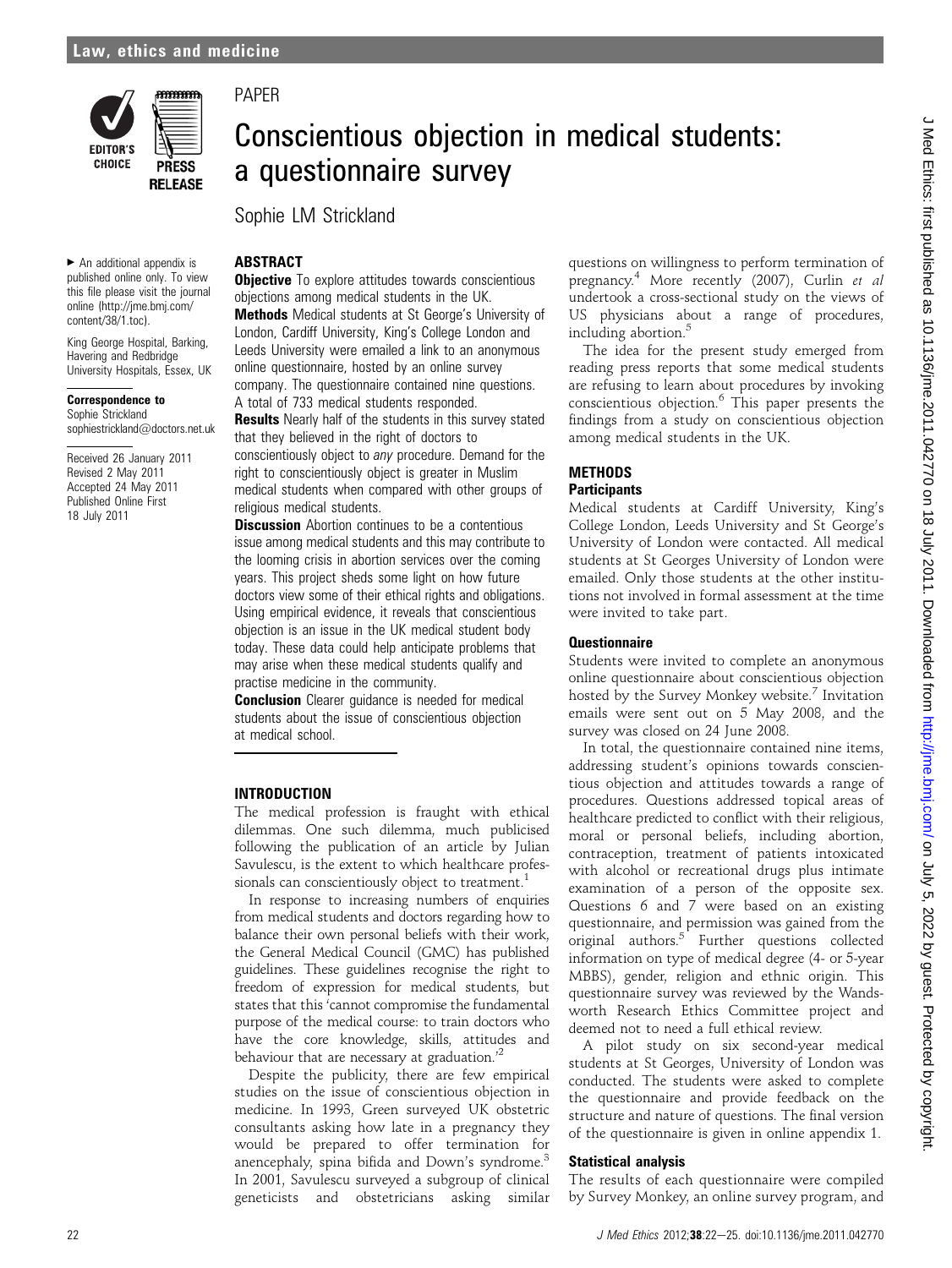J Med Ethics: first published as 10.1136/jme.2011.042770 on 18 July 2011. Downloaded from http://jme.bmj.com/ on July 5, 2022 by guest. Protected by copyright on July 5, 2022 by guest. Protected by copyright. <http://jme.bmj.com/> J Med Ethics: first published as 10.1136/jme.2011.042770 on 18 July 2011. Downloaded from

the total responses to each question were compiled for analysis.

Results were analysed using Excel (Microsoft 2003) and are presented as frequencies and percentages.

#### RESULTS

#### **Demographics**

A large sample size of students completed the questionnaire. Of a total of 1437 medical students invited to take part, 733 responded, giving a response rate of 51%.

Of those who responded, 265 (36.0%) indicated their gender to be male and 468 (64.0%) female, with no missing responses.

Six hundred and nineteen (77.3%) studied 5-year MBBS/ MBChB/MBBCh medicine and 113 (15.4%) 4-year MBBS medicine.

Two hundred and fourteen (29.3%) stated they had no religion, 87 (11.9%) were atheist, 39 (5.3%) were Hindu, nine (1.2%) were Sikh, 12 (1.6%) were Buddhist, 65 (8.9%) were Muslim, 83 (11.4%) were Roman Catholic, 126 (17.2%) were Protestant, 11 (1.5%) were Jewish, two (0.3%) were Eastern Orthodox, and 83 (11.4%) classified themselves as 'other'.

#### Attitudes to conscientious objection

In response to question 5 'Do you think that doctors should be entitled to object to any procedure for which they have a moral, cultural or religious disagreement?', a total of 327 (45.2%) respondents agreed with the statement, 294 (40.6%) students disagreed, while 103 (14.2%) were unsure.

Responses to this question are tabulated against the respondents' religion (table 1). Attitudes as to whether doctors have a right to conscientious objection varied between the reported religions. With the exclusion of the Muslim, Eastern Orthodox and Sikh students, there is some similarity between the other religious groups, with  $34-55%$  agreeing that doctors have a right to object to any procedure. Over three-quarters of Muslim students felt that doctors had a right to object to any procedure based on their morals, cultural or religious beliefs. The Eastern Orthodox and Sikh students have been excluded because there are too few to be representative.

#### Conscientious objection in specific medical practice

In question 6, students were asked if they would have an objection to performing 11 medical practices. The results are presented in table 2. 'I have no objection' represented 84.5% of all responses.

Table 1 Frequencies of responses, cross-tabulated by religion, to the question 'do you think that doctors should be entitled to object to any procedure for which they have a moral, cultural or religious disagreement?'

| <b>Religion</b>  | Yes         | No          | <b>Unsure</b> | <b>Total</b> |
|------------------|-------------|-------------|---------------|--------------|
| Muslim           | 48 (76.2%)  | 8 (12.7%)   | $7(11.1\%)$   | 63           |
| Jewish           | 6(54.5%)    | 5(45.5%)    | 0             | 11           |
| Other            | 44 (53.0%)  | 30 (36.1%)  | $9(10.8\%)$   | 83           |
| Protestant       | 64 (51.2%)  | 38 (30.4%)  | 23 (18.4%)    | 125          |
| Roman Catholic   | 38 (46.3%)  | 31 (37.8%)  | 13 (15.9%)    | 82           |
| <b>Buddhist</b>  | 5 (41.7%)   | $6(50.0\%)$ | 1(8.3%)       | 12           |
| None or atheist  | 106 (35.5%) | 152 (50.8%) | 41 (13.7%)    | 299          |
| Hindu            | 13 (34.2%)  | 20 (52.6%)  | 5 (13.2%)     | 38           |
| Sikh             | 1 (14.3%)   | 3(42.9%)    | 3(42.9%)      | 7            |
| Eastern Orthodox | 0           | $1(50.0\%)$ | $1(50.0\%)$   | 2            |

Values are number (%). The percentages are those within the religion.

The total number of objections raised across the 11 practices did not differ greatly between genders: 83.8% of female students and 85.6% of male students stated 'I have no objection' to the 11 medical practices; male students stated more religious objections (21.5%) than female students (18.9%).

Overall, 92.6% of students from the 4-year MBBS medicine course noted 'I have no objection' to the 11 procedures, and 83.2% of students from the 5-year MBBS/MBChB/MBBCh medicine courses noted 'I have no objection'. The 5-year students reported more religious objection (20.9%) than the 4-year students (3.3%).

Respondents were asked to note if their objections to the above 11 medical practices were for religious reasons, non-religious reasons or both religious and non-religious reasons. Of all the objections raised in the study, 19.7% were for religious reasons, 44.1% were for non-religious reasons, and 36.2% were for both religious reasons and non-religious reasons. Muslim students were more likely to report religious objections (28.4%), followed by Protestant students (27.0%) and then Roman Catholic students (23.01%). Jewish students were the least likely to report religious objections (15.8%). The proportion of nonreligious objections ranged from 96.7% in atheist students to 21.0% in Protestant students. The Sikh and Eastern Orthodox students have again been excluded because of their low numbers.

The proportion of students from each religious group stating objection to all of the medical practices outlined in question 6 ranged from 6.0% in atheist students to 30.0% in Muslim students.

When all of the objections to each of the 11 medical practices were analysed according to religion, the proportion of responses recording objection were greatest among Muslim students in all 11 procedures.

#### **DISCUSSION**

#### Conscientious objection in medicine

This survey revealed that nearly half of the students in this survey believed in the right of doctors to conscientiously object to any procedure. Once qualified as doctors, if all these respondents acted on their conscience and refused to perform certain procedures, it may become impossible for conscientious objectors to be accommodated in medicine.

However, there are subtle variations in the answers given in the questionnaire. Although 45.2% of respondents agreed that doctors can object to any procedure, this did not appear to be supported by the results in table 2. It could be that, when asked if they thought that doctors should be able to object to any procedure, the students thought of more controversial procedures. On the other hand, the difference between the results could be because, although nearly half of the students believe in the general right for doctors to claim conscientious objection in medicine, they personally would not uphold this right in the procedures listed in table 2.

Some conscientious objectors are accepted in the medical profession in the UK, and the GMC has issued clear guidelines about what doctors should do when they object to a procedure, stating that, if a medical practice conflicts with a doctor's religious or moral beliefs, then the doctor must explain this to the patient and refer the patient on.<sup>8</sup>

#### Conscientious objection and religion

This survey found that a greater percentage of the objections in the survey were for non-religious reasons than religious ones. The factors behind the non-religious objections were not specifically explored. It is sometimes easier to understand an objection based on religious teachings, rather than on an individual's personal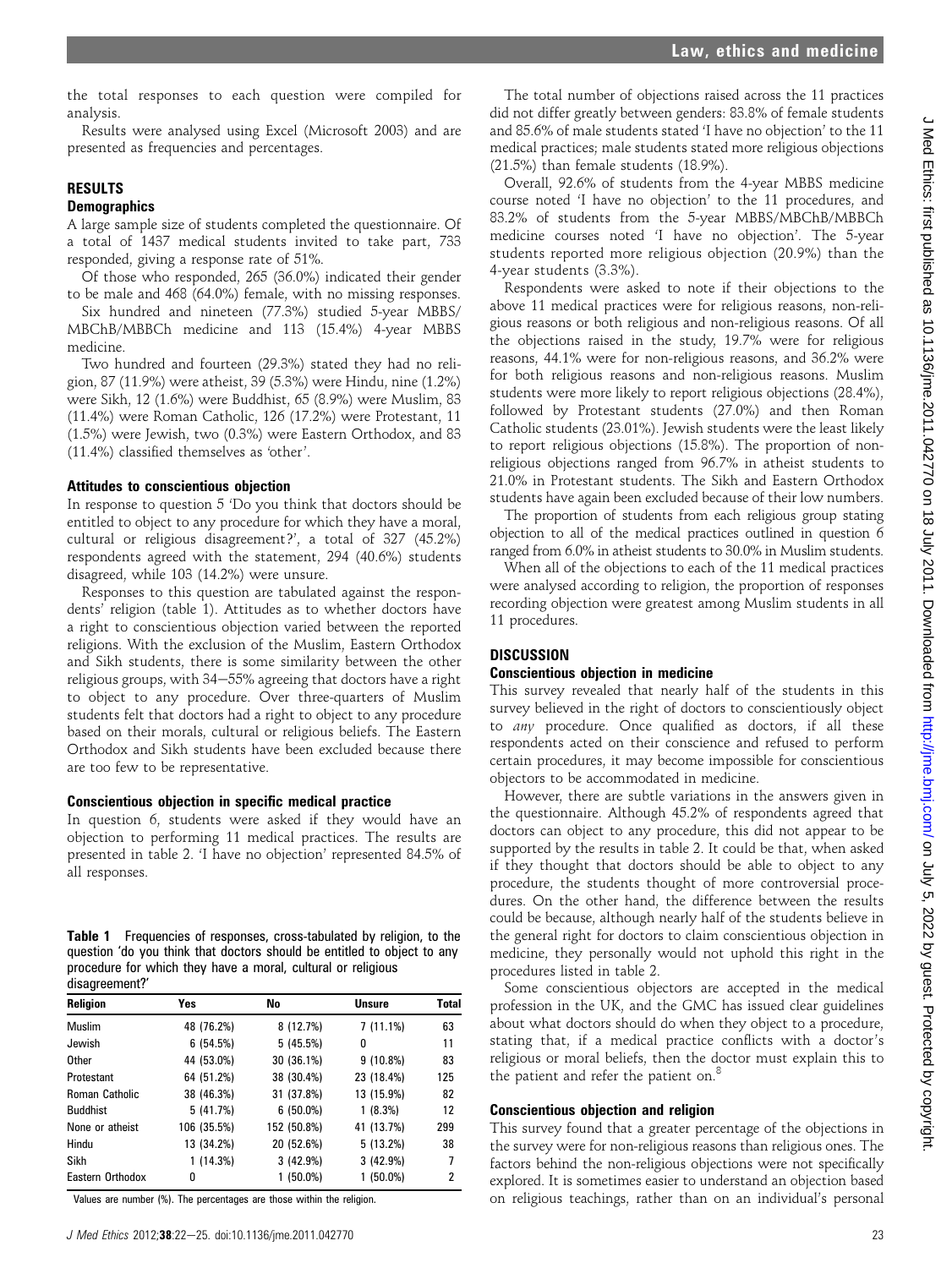|  | Table 2 Students reporting an objection (religious, non-religious or both) to a total of 11 procedures |  |  |  |  |  |  |  |
|--|--------------------------------------------------------------------------------------------------------|--|--|--|--|--|--|--|
|--|--------------------------------------------------------------------------------------------------------|--|--|--|--|--|--|--|

| <b>Procedure</b>                                                          | <b>Students reporting</b><br>objection to<br>procedure (%) | <b>Students who</b><br>would not perform<br>procedure (%) | <b>Muslim students</b><br>reporting objection<br>to procedure $(\%)$ | <b>Muslim students who</b><br>would not perform<br>procedure (%) |
|---------------------------------------------------------------------------|------------------------------------------------------------|-----------------------------------------------------------|----------------------------------------------------------------------|------------------------------------------------------------------|
| Abortion for congenital abnormalities before 24 weeks                     | 22.2 (n=160)                                               | 15.8 $(n=114)$                                            | 49.2 $(n=30)$                                                        | $32.8$ (n=20)                                                    |
| Abortion for congenital abnormalities after 24 weeks                      | 43.7 (n=314)                                               | $29.5$ (n=212)                                            | 72.6 $(n=45)$                                                        | 45.2 (n=28)                                                      |
| Abortion for failed contraception before 24 weeks                         | $31.9$ (n=230)                                             | $23.5$ (n=170)                                            | 73.0 $(n=46)$                                                        | 60.3 $(n=38)$                                                    |
| Abortion for a raped minor before 24 weeks                                | 13.1 $(n=94)$                                              | $10.5$ (n=75)                                             | 16.4 $(n=10)$                                                        | 11.5 $(n=7)$                                                     |
| Abortion for a raped minor after 24 weeks                                 | 31.2 $(n=224)$                                             | 19.8 $(n=142)$                                            | $37.7$ (n=23)                                                        | $26.2$ (n=16)                                                    |
| Learning about the moral arguments surrounding abortion at medical school | 1.4 (n=10)                                                 | $0.3$ (n=2)                                               | 4.6 $(n=3)$                                                          | $0.0(n=0)$                                                       |
| Prescription of birth control to a female who is deemed competent         | 4.4 (n=32)                                                 | $1.9$ (n=14)                                              | 6.4 $(n=4)$                                                          | 4.8 $(n=3)$                                                      |
| Examining or treating a patient intoxicated with alcohol                  | $8.5$ (n=62)                                               | 1.2 $(n=9)$                                               | 17.2 $(n=11)$                                                        | 1.6 $(n=1)$                                                      |
| Learning about the clinical impact of alcohol at medical school           | $0.5$ (n=4)                                                | $0.0 (n=0)$                                               | 1.6 $(n=1)$                                                          | $0.0(n=0)$                                                       |
| Examining or treating a patient intoxicated with recreational drugs       | $9.2$ (n=67)                                               | $1.6$ (n=12)                                              | 18.5 $(n=12)$                                                        | $1.5$ (n=1)                                                      |
| Intimately examining a person of the opposite sex                         | 5.4 (n=39)                                                 | 1.1 (n=8)                                                 | $36.0 (n=23)$                                                        | 7.8 $(n=5)$                                                      |

Press attention has recently been focused on the issue of conscientious objection within Muslim medical students,<sup>6</sup> and therefore the results of the Muslim students in the study are shown separately.

moral framework, but non-religious beliefs can be just as firmly held and as central to a person's life. It is perhaps too easy to equate conscientious objection with religious belief.

#### Conscientious objection and abortion

Abortion is probably the most highly debated issue in conscientious objection. The survey revealed that almost a third of students would not perform an abortion for a congenitally malformed fetus after 24 weeks, a quarter would not perform abortion for failed contraception before 24 weeks, and a fifth would not perform abortion on a minor who was the victim of rape. Interestingly, not all students in the survey who objected to the idea of performing an abortion would necessarily conscientiously object to performing it in practice (see table 2). However, if these students are prepared to perform a procedure despite their objection to it, it could be argued that they are compromising their own moral integrity and that they may experience some moral distress. It would be valuable to find out why they would still perform a procedure in the belief that it is morally wrong. Do they feel coerced into the perceived wrongdoing?

In light of increasing demand for abortions, these results may have implications for women's access to abortion services in the future. The Department of Health has issued statistics showing that, although there are an increasing number of abortions taking place in the UK, fewer doctors are willing to perform them.<sup>9</sup> The Royal College of Obstetricians and Gynaecologists has issued a statement recognising the growing problem of its doctors refusing to train in abortion. It stated that it is 'aware of the slow but growing problem of trainees opting out of training in the termination of pregnancy and is therefore concerned about the abortion service of the future. The RCOG recognises that it is an important right for any doctor to object to performing abortion. The future of the sexual healthcare services requires careful workforce planning in order for abortion services to be available to the women who need it most.' 10

Furthermore, there are fewer students opting for a career in obstetrics and gynaecology, which could further complicate the problem.<sup>11</sup> In 1995, it was the main career choice of 26 out of 545 UK graduates, in 1998 this was 16 out of 509, and by 2002 only six out of 487. The RCOG has recognised the downturn in recruitment to the specialty in recent years and has stated that 'unless recruitment improves there will be insufficient obstetricians to deliver the NHS service'. 12

#### Conscientious objection at medical school

While it is considered acceptable for doctors to object to medical procedures on moral or religious grounds, medical students are

prohibited from doing the same. The GMC acknowledges that every medical student has 'a right to freedom of expression', but it also states that this 'cannot compromise the fundamental purpose of the medical course: to train doctors who have the core knowledge, skills, attitudes and behaviour that are necessary at graduation'.<sup>2</sup>

There have been reports that Muslim medical students are refusing to attend lectures on alcohol-related diseases, answer exam questions on alcohol-related issues, and treat patients of the opposite sex.<sup>6</sup> The *Sunday Times* stated that a male Muslim medical student failed his final exams after refusing to carry out a basic examination of a female patient.<sup>6</sup> No Muslim student in this study noted a conscientious objection to learning about the clinical aspects of alcohol. However, we found that 76.2% of the Muslim students in the study stated that doctors should be able to object to any procedure. This represented the largest proportion of any single religious group within the survey claiming the need for indiscriminate objection. Furthermore, a greater proportion of Muslim students reported an objection to procedures across all questions in table 2 when compared with all students in the study. The views of large numbers of Muslim students are contrary to GMC guidelines, and thus the medical profession needs to think about how it will deal with the conflict.

The 2-year Foundation Programme in the UK involves an array of clinical experiences in which all graduates must be able to treat a range of unselected and acutely ill patients. The GMC believes that, in such an environment, it would simply not be possible to accommodate personal and religious preferences.<sup>2</sup> It specifically states that a foundation level doctor cannot practise while refusing to examine patients on grounds of gender or those patients whose illness can be attributed to their lifestyle.<sup>2</sup> The foundation level doctor is often the first doctor seeing acute patients and any delay in assessment or treatment may lead to unnecessary harm to the patient. The current job allocation system, which equates to a lottery, may not give conscientiously objecting doctors the ability to avoid jobs in which they might encounter roles that they object to.

#### CONCLUSIONS

This project sheds some light on how future doctors view some of their ethical rights and obligations. Using empirical evidence, it reveals that conscientious objection is an issue in the UK medical student body today, particularly among Muslim medical students but also students from other faiths. These data could help anticipate problems that may arise when these medical students qualify and practise medicine in the community.